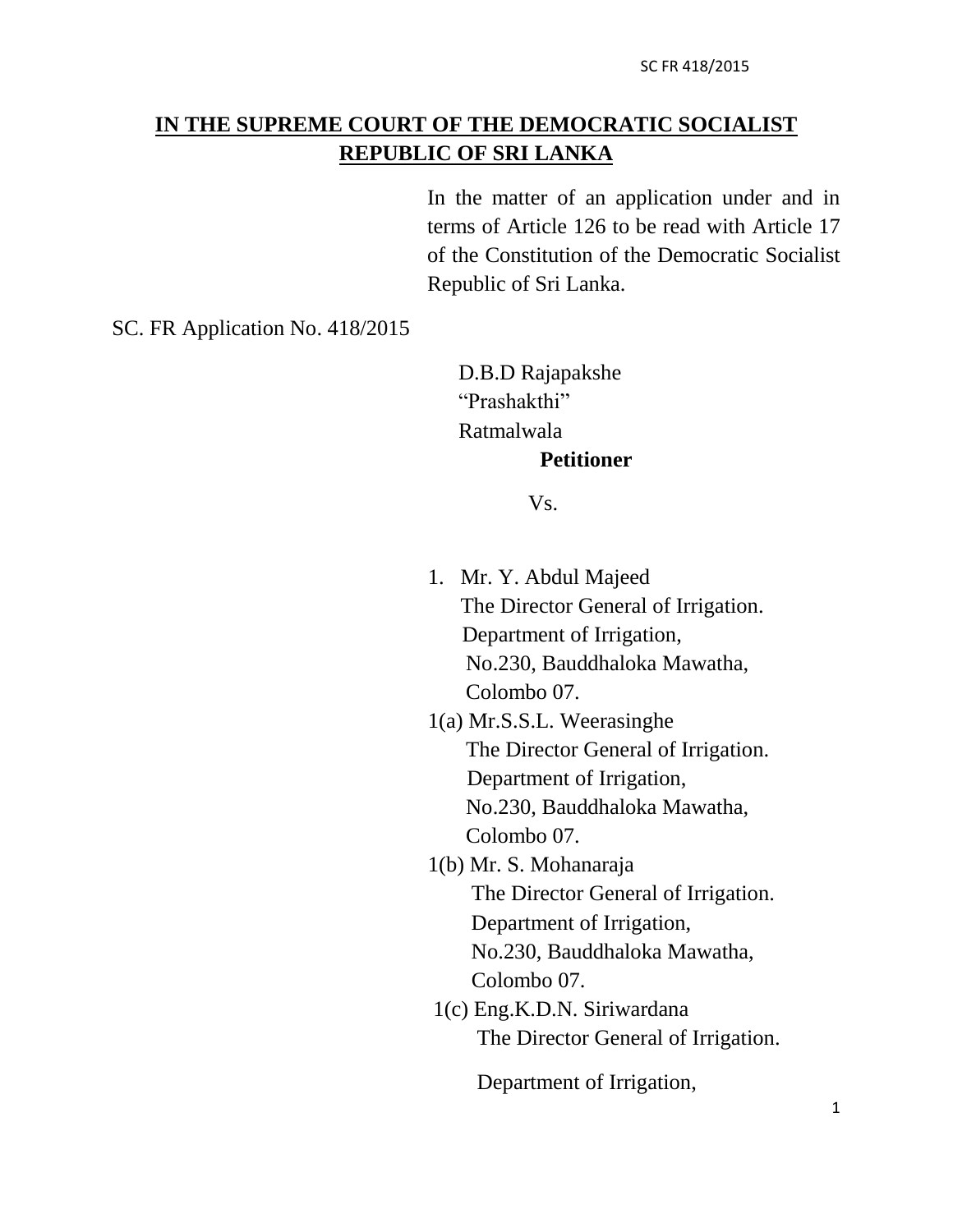No.230, Bauddhaloka Mawatha,

Colombo 07.

2. The Secretary

The Ministry of Irrigation and Water

Resource Management,

No. 500, T.B. Jayah Mawatha.

Colombo10.

3. The Secretary

The Ministry of Public Administration

 and Management, Independence Square, Colombo 07.

- 4. The Director Establishment The Ministry of Public Administration and Management, Independence Square. Colombo 07.
- 5. The Director General Department of Management Services, Ministry of Finance, Colombo 01.
- 6. Mr. Dharmasena Dissanayake The Chairman.
- 7. Mr. A. Salam Abdul Waid Member
- 8. Mr. D. Shirantha Wijayathilaka Member
- 9. Mr. Prathap Ramanujan Member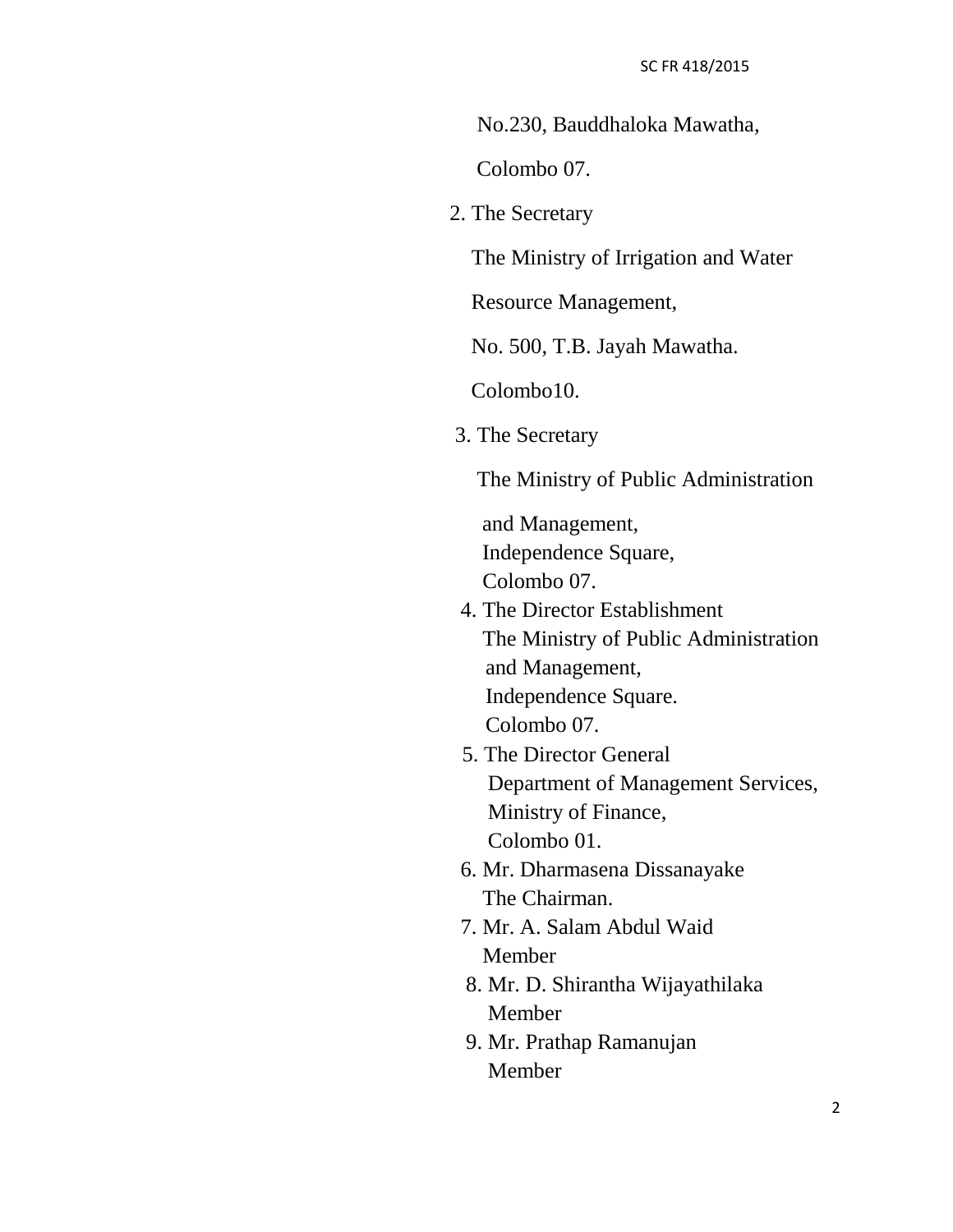- 10. Mrs. Jegarasasingam Member
- 11. Mr. Santhi Nihal Senevirathne Member
- 12. Mr. S. Ranagge

Member

13. Mr. D.L. Mendis

Member

14. Mr. Sarath Jayathilaka

Member

 $\sim$  6  $6<sup>th</sup>$  to  $14<sup>th</sup>$  Respondents of

Public Service Commission,

No.177, Nawala Road, Narahenpita,

Colombo 05.

15. Secretary,

Public Service Commission,

No.177, Nawala Road, Narahenpita,

Colombo 05.

 16. The Regional Director of Irrigation, The office of the Regional Director, Irrigation Department,

P.O. Box 44, Kurunegala.

17. Honourable Attorney General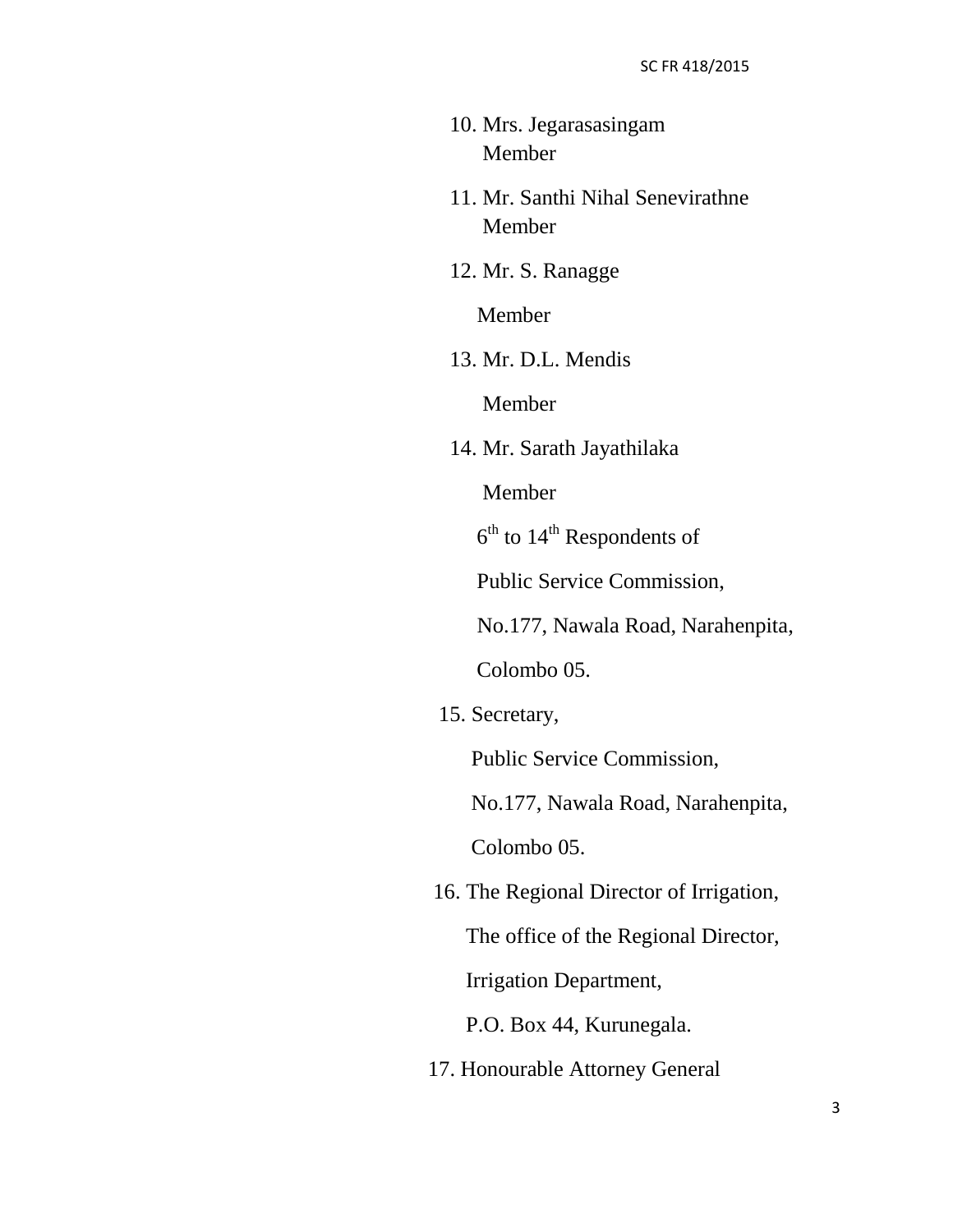Attorney General's Department,

Colombo 12.

## **Respondents**

Before: Sisira. J. de Abrew J

Murdu Fernando PCJ

Gamini Amarasekara J

Counsel: Rasika Dissanayake with Chandrasiri Wanigapura, Dinuka Cooray and

Shabeer Hussain for the Petitioner

Rajiv Goonatilake SSC for the Attorney General

Written Submissions

tendered on: 6.3.2020 by the Petitioner 15.5.2020 by the Respondents Argued on : 24.9.2020

Decided on : 12.2.2021

Sisira.J.de Abrew J

The Petitioner, by her petition filed in this court, alleges that her Fundamental Rights guaranteed by Articles 12(1), 12(2), and  $14(1)(g)$  of the Constitution have been violated by the Respondents. This court by its order dated 13.1.2016, granted leave to proceed for alleged violation of Articles  $12(1)$  and  $14(1)(g)$  of the Constitution. The case of the Petitioner may be briefly summarized as follows. The Petitioner who passed the GCE (Ordinary Level) with five distinctions in the year 2000 and the GCE (Advanced Level) with two credit passes and one simple pass in the year 2003, was appointed as Management Assistant in the Department of

4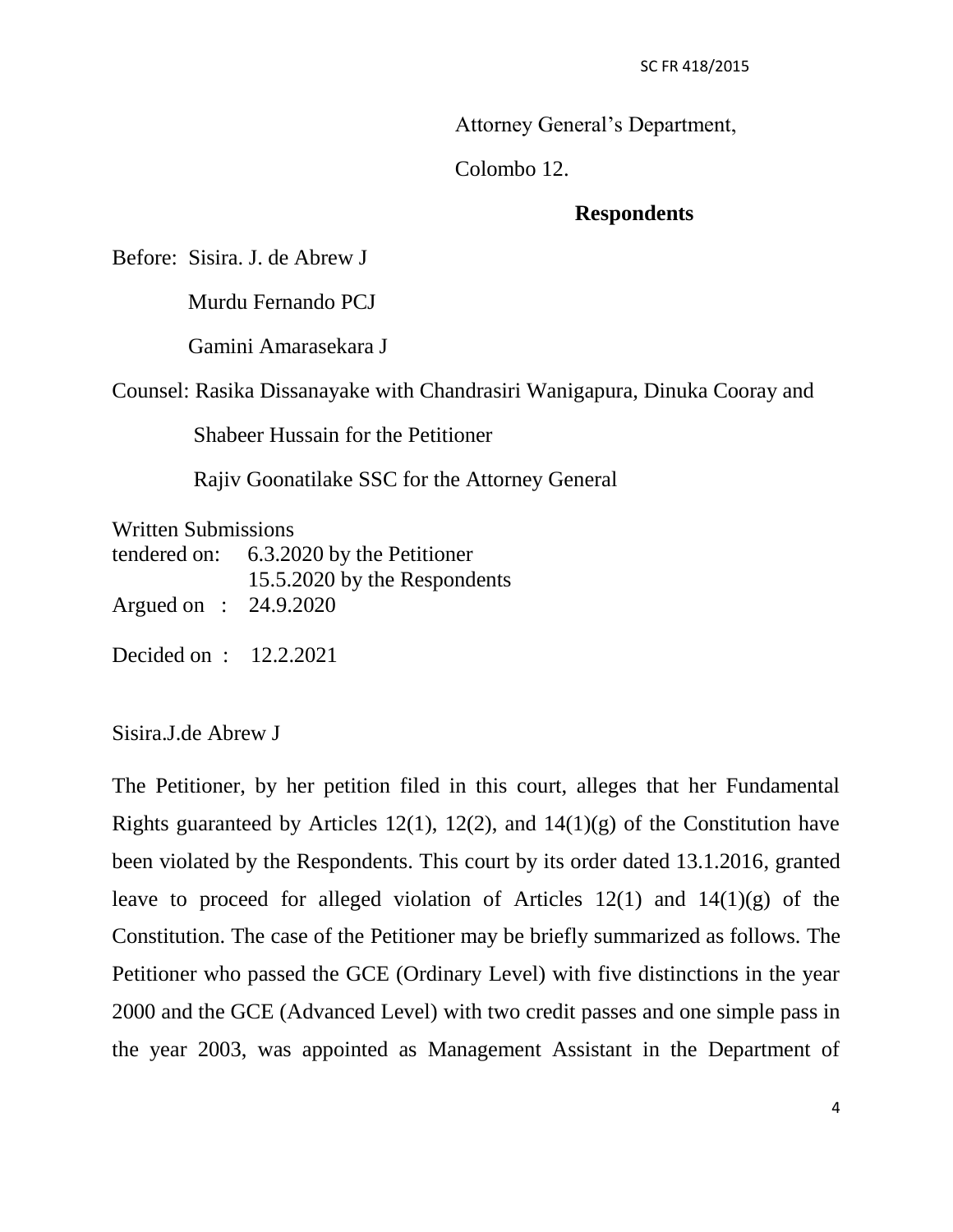Irrigation on contract basis with effect from  $21.5.2008$  by letter signed by the  $1<sup>st</sup>$ Respondent dated 7.5.2008. This letter dated 7.5.2008 is annexed to the Petition marked as P3. Thereafter her services were extended till 31.12.2014 by letters marked P4(i) to P4(vi). Thereafter, the Petitioner, by letter dated 17.11.2014 marked as P8, was appointed by the  $1<sup>st</sup>$  Respondent to the post of clerk with effect from 24.10.2014 acting in terms of Circular No.25/2014 dated 12.11.2014 marked P6. The Petitioner states that she has fulfilled the requirements stated in the said Circular. After the Petitioner assumed duties as a clerk, she was paid salaries from January 2015 to August 2015 on the salary scale stated in the said letter of appointment marked P8 dated 17.11.2014. Her salary scale was, according to P8, is as follows.

MN1-2006-A. Rs 13,120 – 10x145 – 11x170 -10x240 – 10x320 – 22040.

However, by letter (marked P11) issued by the  $1<sup>st</sup>$  Respondent in August 2015 (the date is not stated in the said letter), the Petitioner's appointment to the post of clerk was cancelled by the  $1<sup>st</sup>$  Respondent with effect from 17.11.2014 which is the date of the letter of appointment marked P8. The letter of cancelling the Petitioner's appointment was handed over to the Petitioner by letter dated 8.9.2015 marked P12. Thus, she was not permitted to report for duty with effect from 8.9.2015. The Petitioner challenges both P11 and P12 and moves to quash the said letters.

The learned Senior State Counsel (SSC) contended that the Petitioner was not entitled to be appointed to the post of clerk in terms of Circular No.25/2014 dated 12.11.2014 marked P6 since the said Circular (P6) had authorized to appoint Management Assistants to the permanent cadre only if they (Management Assistants) were drawing the salary scale of MN1. The learned SSC contended that the Petitioner was not on the salary scale of MN1 but on the salary scale of MN2.

5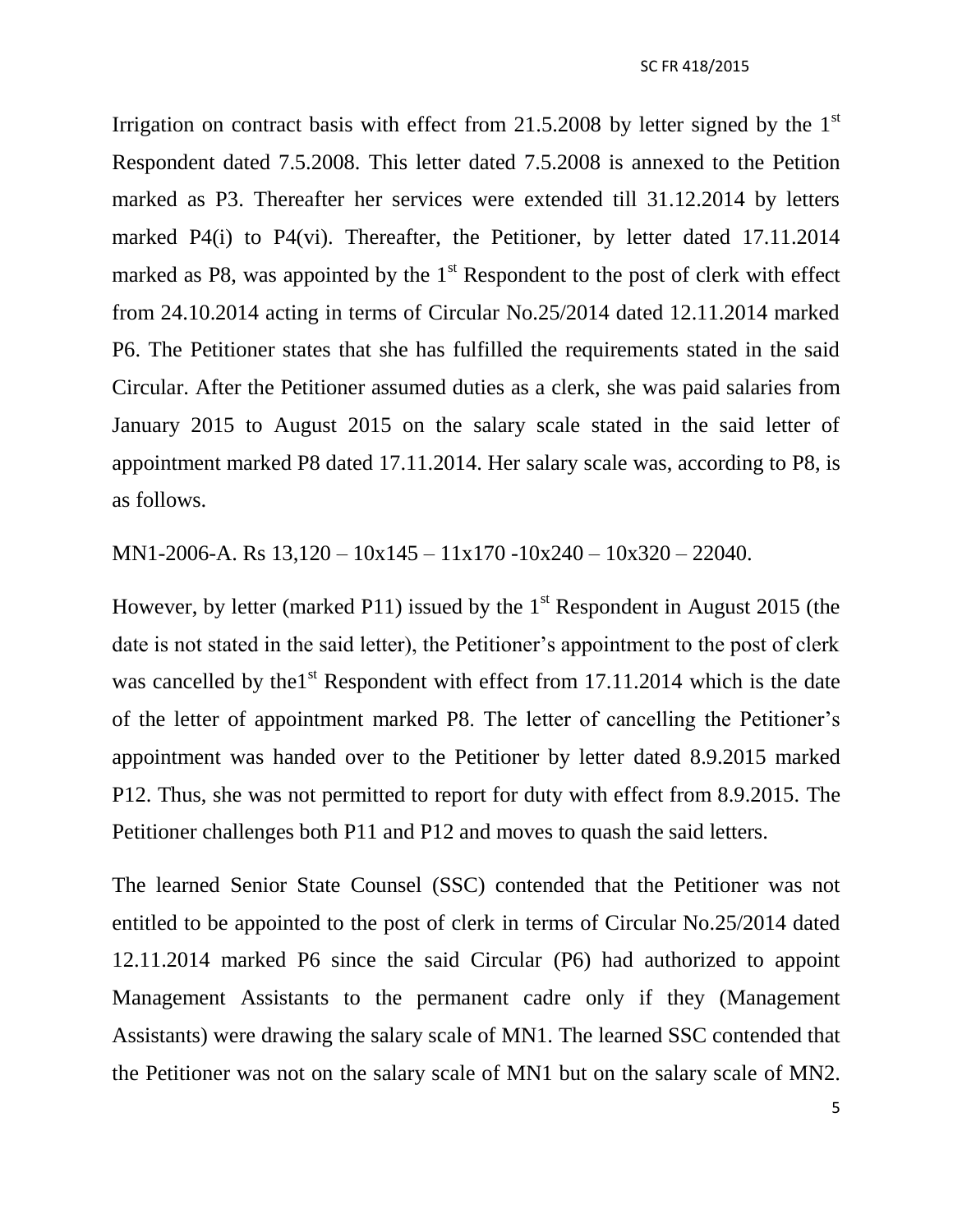The Petitioner, as Management Assistant on contract basis, was drawing a salary of Rs.13,990 which, according to R3 produced by the  $1<sup>st</sup>$  Respondent, is MN2. R3 is a document which indicates the salary scale of MN2. The salary scale of MN1 according to P8, is Rs.13,120. The learned SSC contended that the Petitioner was not entitled to be appointed to the permanent cadre since she was drawing the salary scale of MN2. According to the contention of the learned SSC, if the Petitioner was drawing a salary of Rs.13,120/-, she was entitled to be appointed to the permanent cadre. The difference of the salary was only  $(13,990 - 13,120)$ Rs.870/-. In fact, the Petitioner was drawing a higher salary than MN1 scale. Assuming without conceding that the Petitioner was not entitled to be appointed to the post of clerk (the permanent cadre) in terms of Circular No.25/2014 dated 12.11.2014 marked P6, who appointed the Petitioner to the post of clerk (permanent cadre)? It is the Director General of Irrigation (the  $1<sup>st</sup>$  Respondent) who appointed the Petitioner to the permanent cadre acting on behalf of the Government. Then as contended by the learned SSC if it is a mistake, whose mistake was it? It was the mistake of  $1<sup>st</sup>$  Respondent who acted on behalf of the Government. The Petitioner cannot be and should not be penalized for the mistake committed by the  $1<sup>st</sup>$  Respondent. It is an accepted principle in law that no man is permitted to take advantage of his own mistake. This view is supported by the observation made by His Lordship Justice Sansoni in the case of Kanapathipillai Vs Meerasaibo 58 NLR page41 at page 43 wherein His Lordship observed thus *"no man is allowed to take advantage of his wrong."* In the present case, the Petitioner's appointment to the post of clerk (permanent cadre) was cancelled on the basis of an alleged mistake committed by the Director General of Irrigation (the 1<sup>st</sup> Respondent) who acted on behalf of the Government. On this ground alone this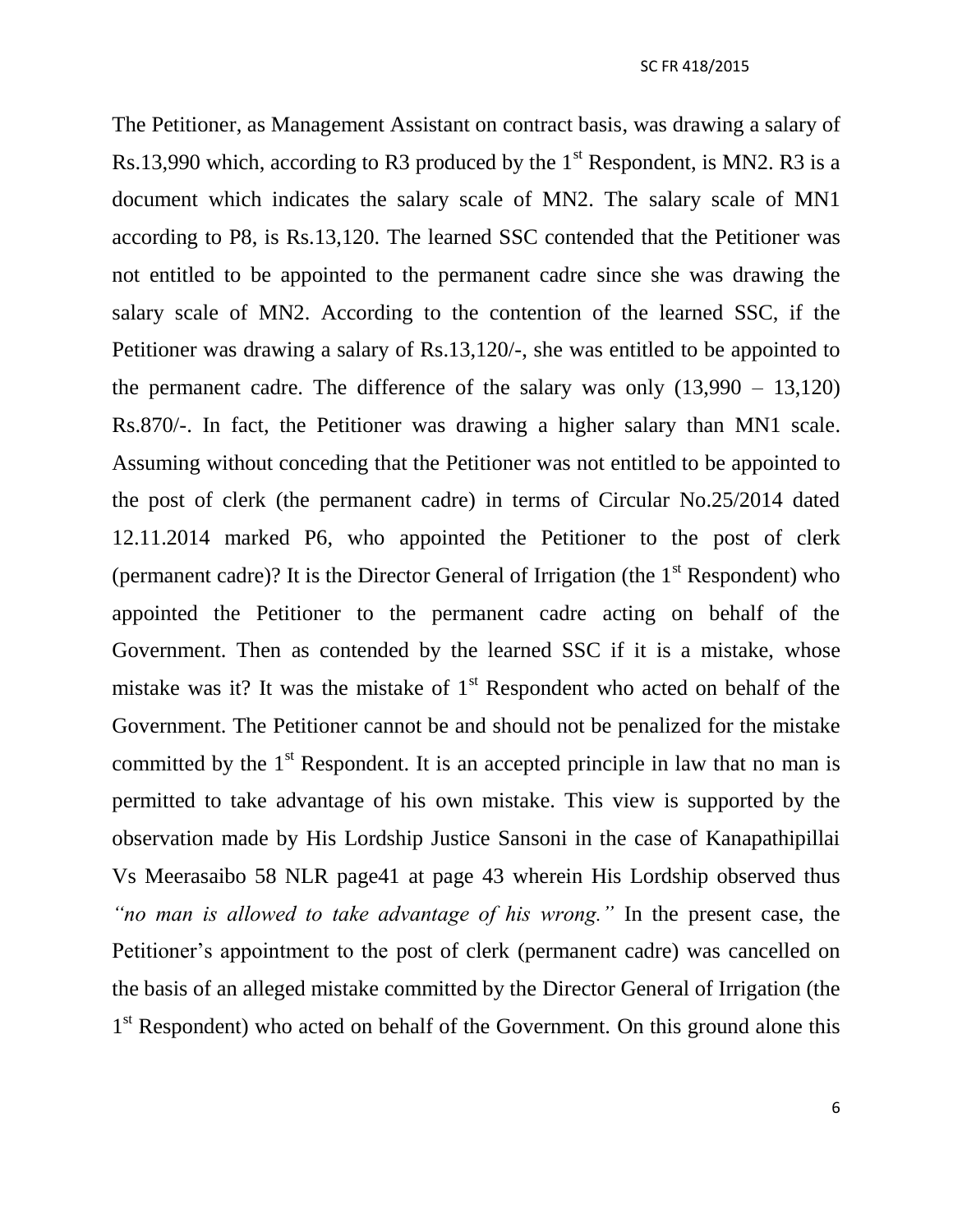court should quash the letters marked P11 and P12. Further there is no any allegation that the Petitioner committed any wrongful act.

The other matter that I would like to consider is whether the Petitioner had a legitimate expectation in continuing in the permanent cadre of the Government Service until her age of retirement. I now advert to this question. The Petitioner was appointed to the post of clerk with effect from 24.10.2014 by the Director General of Irrigation (the  $1<sup>st</sup>$  Respondent) by his letter dated 17.11.2014 (P8). The letter of appointment (P8) states that this post is permanent and pensionable. Her salary was Rs.13,120/-. The Government paid her salary (Rs.13,120/-) on the basis that she has been appointed to the post of clerk for eight months and remitted Rs.870/- monthly to the W&OP. This is established by her salary slips marked as P10(i) to P10(viii). The Petitioner gave up her post of Management Assistant on contract basis when she was appointed to the new post. Presently, the Petitioner has lost her earlier post of Management Assistant and her new post of clerk. The Petitioner faces this situation due to the action of the  $1<sup>st</sup>$  Respondent. When I consider all the above matters, I ask the question whether the Petitioner had a legitimate expectation of continuing in the permanent cadre of the Government Service. In this connection I would like to consider certain judicial decisions. In the case of Dayaratne and Others Vs Minister of Health [1999] 1SLR 393 this court observed the following facts.

 *By notification in the Gazette dated 10.05.1996 the Ministry of Health called for applications from persons desirous of following a course of training leading to the award of the certificate of competency as Assistant Medical Officers. Fifteen petitioners who were eligible for enrolment to follow the course of training applied in response to the notification and sat a competitive examination conducted on 27.12.1996; and they were so placed*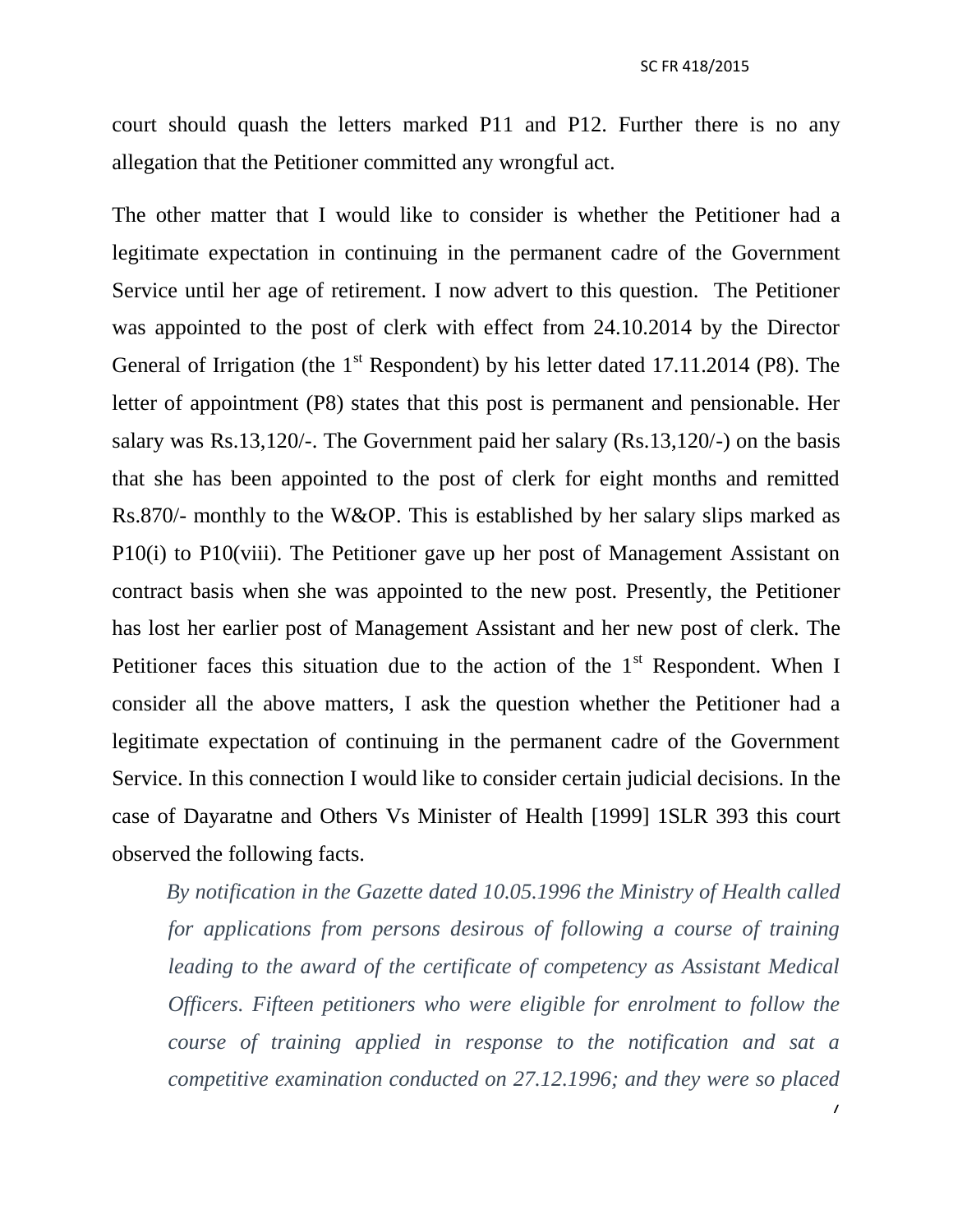### SC FR 418/2015

*on the results of the examination as to be qualified to follow the course of training. According to the scheme published in the Gazette, the next step was the holding of an interview to check the qualifications, meaning the checking of (1) the birth certificate, (2) evidence of citizenship, and (3) certificates relating to educational qualifications. That interview was not held. Then, on 18.12.1997 the Secretary, Government Medical Officers' Association (GMOA) informed the Minister of Health and Indigenous Medicine that they desired the provision of employment to medical graduates and saw no justification 'to restart the AMP training course'; and that their members 'would not participate in any component of the training programme'. Whereupon, on 11.03.1998 the Minister sought cabinet approval to fill the existing and future vacancies in the cadre of Assistant Medical Practitioners with Medical Graduates and to offer the petitioners the option of following the course for paramedical services/Public Health Inspectors, if they so desire; and by a circular letter dated 20.08.1998, the petitioners were invited to apply for training as Pharmacists, Medical Laboratory Technologists and Public Health Inspectors. The requisite qualifications for such training and the course subjects are less than what are required for the AMP course. Besides, persons serving in Para Medical Services and as Public Health Inspectors are not eligible to seek registration under the Medical Ordinance to practise medicine and surgery whilst Assistant Medical Practitioners are eligible to seek such registration, subject to certain conditions.*

This court held as follows. *"On the facts of the case, the petitioners had a legitimate expectation that they would, upon satisfying prescribed conditions, be provided with a course of training for the examination leading to the award of the*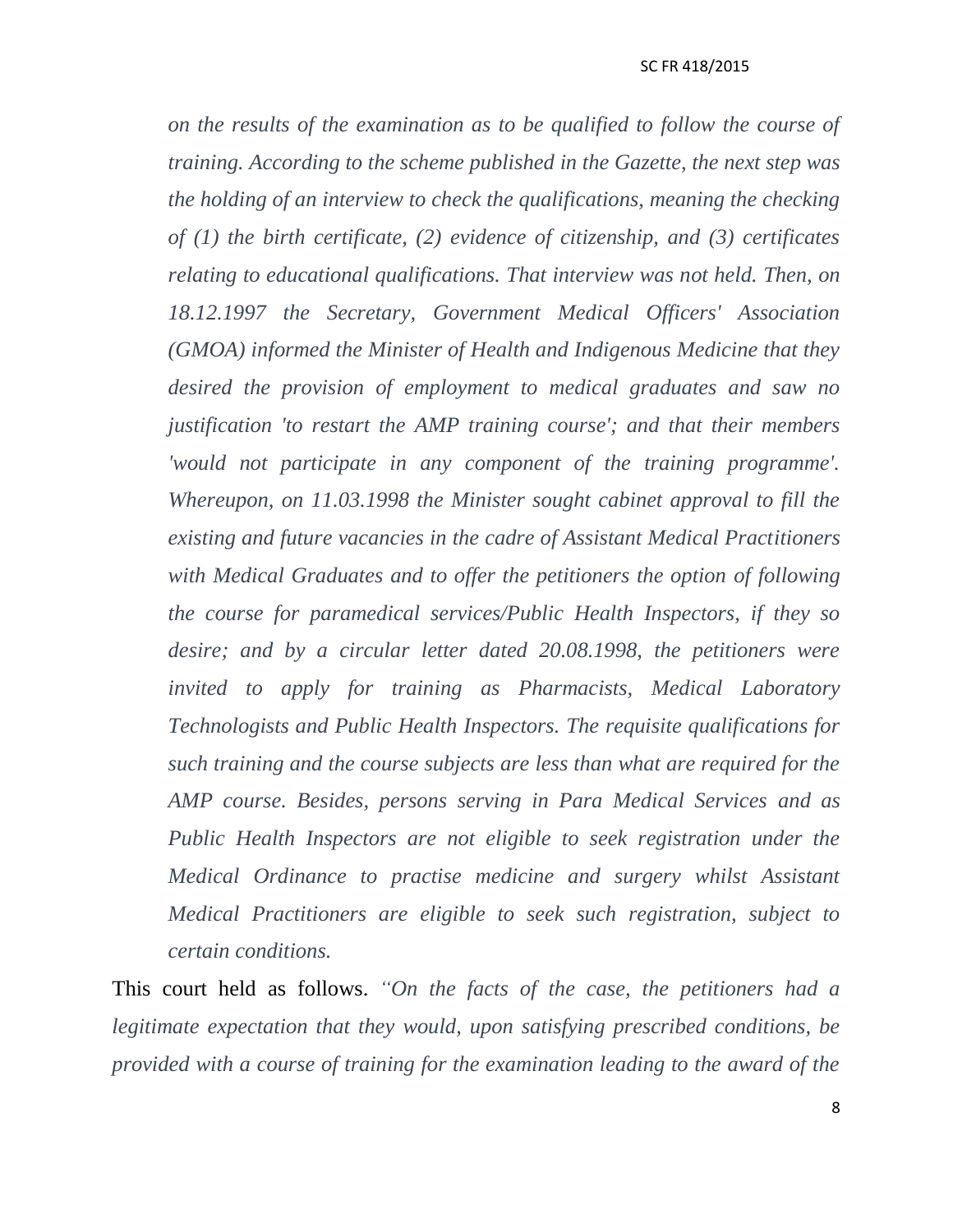### SC FR 418/2015

*certificate of competency as Assistant Medical Practitioners. The decision effecting a change of policy which destroyed the expectation of the petitioners did not depend upon considerations of public interest. In deciding upon the conflicting interests of Graduate Medical Officers and Assistant Medical Practitioners, the 1st, 2nd and 3rd respondents (the Minister, his Secretary and the Deputy Director General Administration, respectively) considered the views of the GMOA and yielded to their pressure. Neither the views of the Assistant Medical Practitioners nor those of the petitioners were sought. Hence, rights of the petitioners guaranteed by Article 12 (1) of the Constitution were violated."* At page 413, this court whilst holding that the fundamental rights of the petitioners guaranteed by Article 12 (1) of the Constitution have been violated made the following observation. *"It is the duty of this Court to safeguard the rights and privileges, as well as interests "deserving of protection such as those based on legitimate expectations, of individuals."* 

In the case of Sirimal and Others Vs Board of Directors of the Co-operative Wholesale Establishment and Others [2003] 2 SLR 23 this court observed the following facts.

"The petitioners complained that the 1<sup>st</sup> respondent ('The CWE'') did in *violation of their rights under Article 12(1) of the Constitution stopped extension of their services beyond 55 years and purported to retire them from 31.7.2002, by circular dated 21.6.2002(P6). The previous circular dated 14.11.1995(P5) provided for granting of annual extension from 55 until 60 as in the case of the public sector under Chapter V section 5 of the Establishments Code. The reasons given for the new policy decision were:*

*(a) Redundant labour force*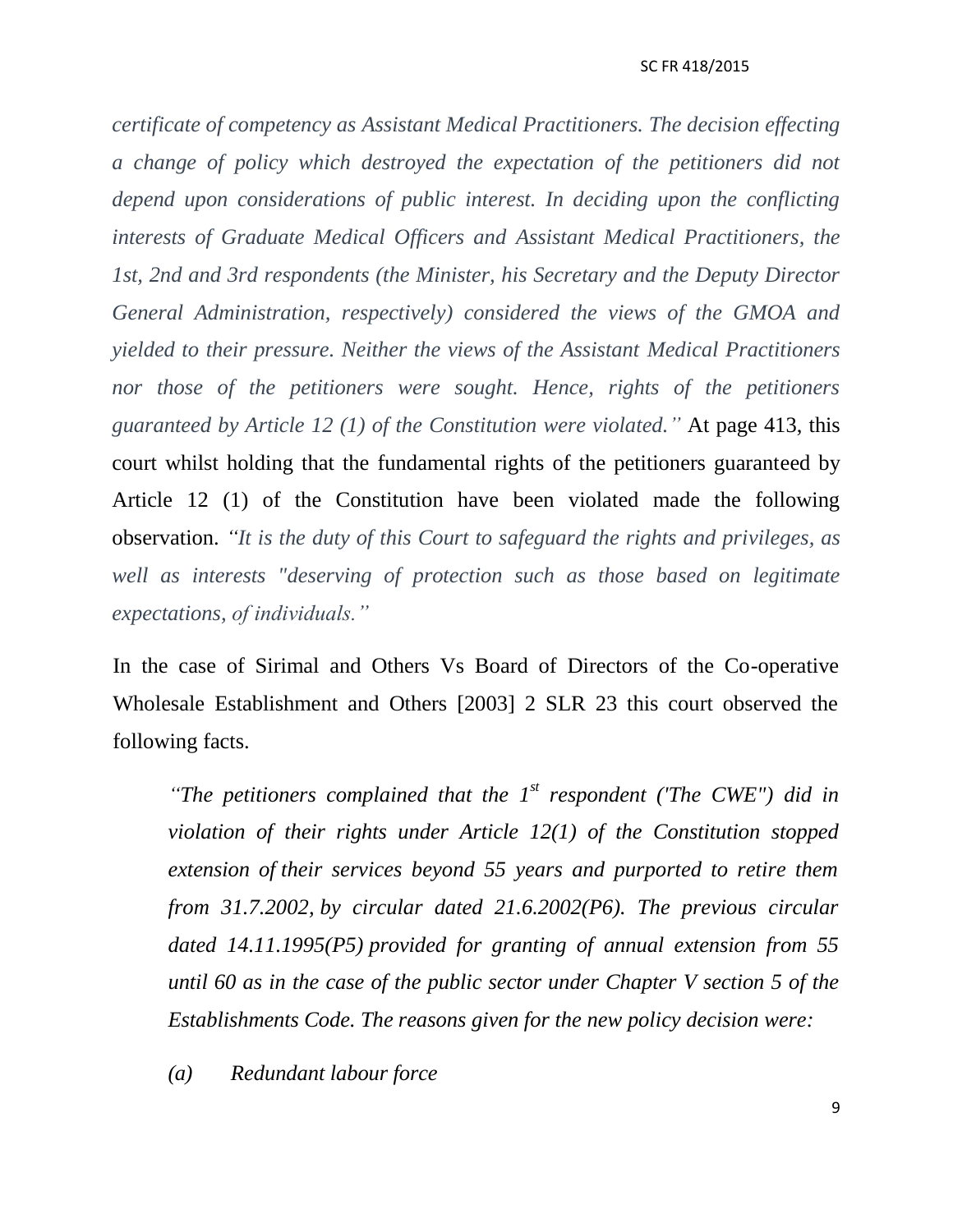*(b) Heavy losses; and*

*(c) Reorganization of the CWE to make it a profit making organization.*

*The applications of all petitioners except Nos. 19 and 20 were recommended by the Service Extension Committee; and no application was sent to the Ministry for decision. The previous practice was to grant annual extension up to 60 years except where medical or disciplinary grounds existed.*

This court held as follows.

*1. The optional age of retirement in the CWE had been 55 years of age with a right to seek extension up to 60 years of age as in the public sector. The impugned circular seeks to make retirement compulsory at 55 years.*

*2. The petitioner had a legitimate expectation of receiving extension up to 60 years except where medical or disciplinary grounds were present.*

In Surangani Marapana Vs Bank of Ceylon [1997] 3 SLR 156 this court observed the following facts.

*"The petitioner had an unblemished record of 25 years of service at the Bank of Ceylon. She was fully qualified and had received special training in Banking Law and practice and allied subjects in London, Italy and Singapore. She was the Chief Legal Office of the Bank from 1.11.88 during which period she had enhanced the efficiency and streamlined the functions of the Legal Department. As she was to reach the age of 55 years on 27.11.96 she applied to the Bank on 25.5.96 for an extension of service for an initial period of one year. Her application was recommended by the*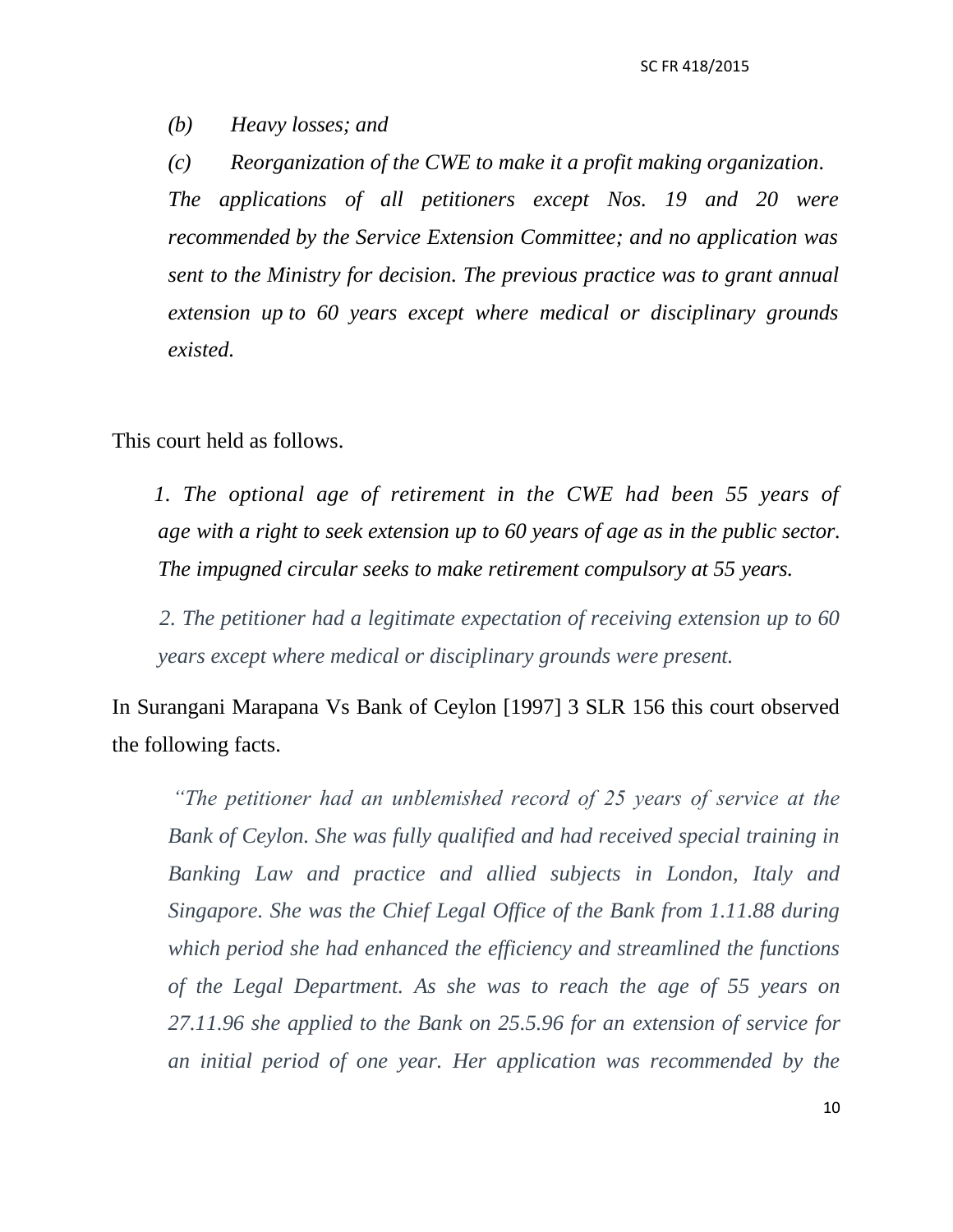#### SC FR 418/2015

*Personnel Department in its draft Board Minute, under exceptional circumstances. The Board of Directors took four months to decide on the application and after lapse of a further month, the petitioner was informed on 22.10.96 that her application had been rejected and she would be retired from 27.11.96. Officers who were of a comparable grade had been granted extensions. But she was refused for no reason. The Board failed to submit to Court its decision. The Chairman of the Bank stated in his affidavit that the refusal to extend her services was done bona fide and unanimously after a careful evaluation of her application and the need of the Bank to increase the efficiency of its Legal Department."*

This court at page 171 held as follows.

*"The decision of the Board of Directors not to grant the extension of service sought by the petitioner was arbitrary, capricious, unreasonable and unfair. It was also undoubtedly discriminatory, as the bank has not been evenhanded in the exercise of its discretion in respect of the petitioner. The impugned decision is, therefore, violative of the petitioner's fundamental right to equality before the law and the equal protection of the law, enshrined in Article 12(1) of the Constitution."* At page 172 the court made the following observation. *"As the petitioner has succeeded in her application, I direct the 1st respondent to restore her to the post of Chief Legal Officer forthwith, for a period of one year from 27.11.96, together with all back wages and other remuneration."*

In Pinnawala Vs Sri Lanka Insurance Corporation [1997] 3 SLR 85, this court observed the following facts. *"The petitioners" application for the third extension of his services after he had reached 55 years of age was refused by the employer company on the ground that he was found wanting in the discharge of his duties."*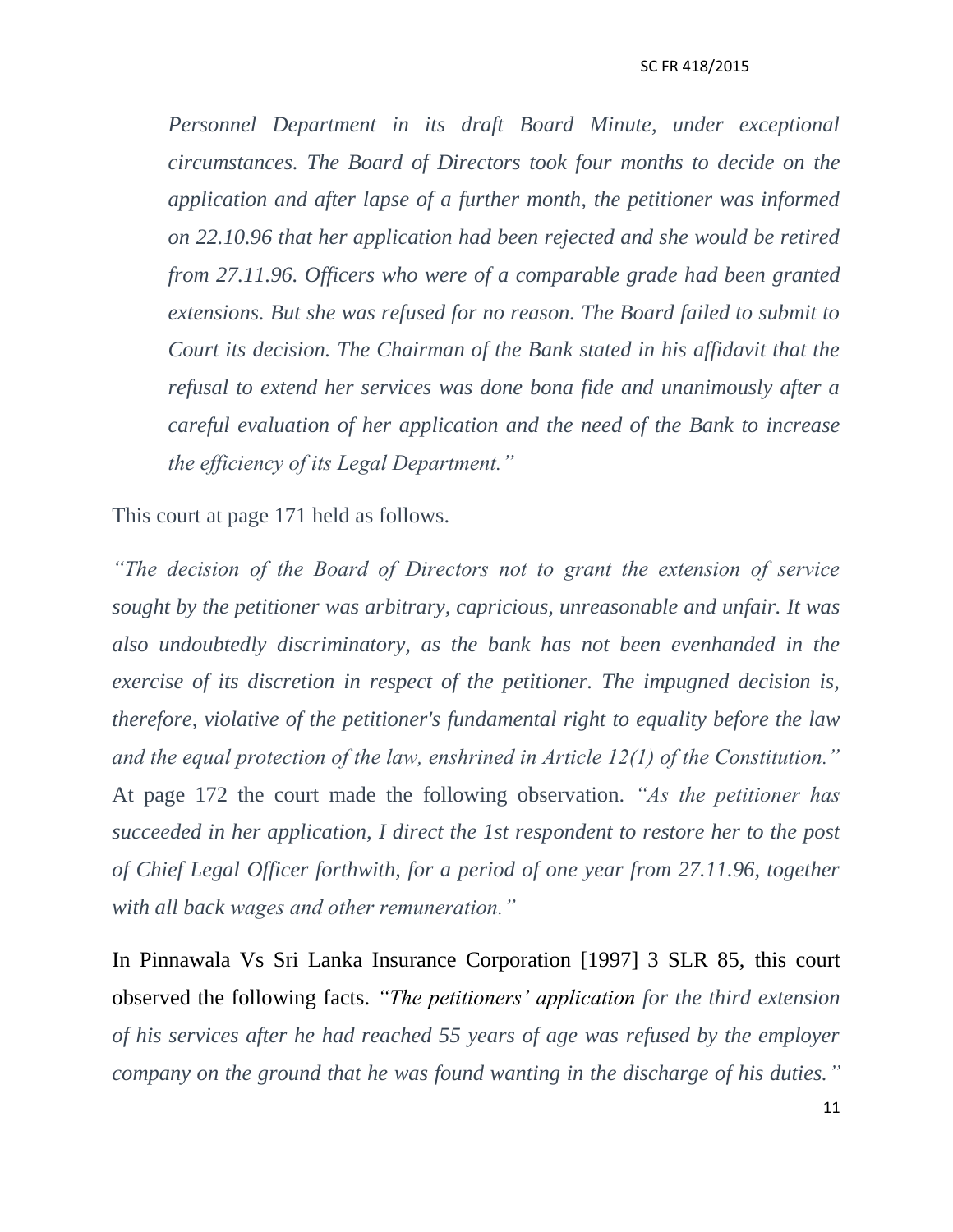This court at page 92 held that *the 1st respondent is a "governmental agency or instrumentality" and the impugned act properly falls within the meaning of the expression "executive or administrative action" in Article 126 of the Constitution. The petitioner is accordingly entitled to a declaration that the fundamental right guaranteed to him under Article 12(1) has been infringed".*

Considering all the aforementioned matters, I hold that the Petitioner had a legitimate expectation to continue in the permanent cadre of Government Service until the date of her retirement.

Article 12(1) of the Constitution states as follows. *"All persons are equal before the law and are entitled to the equal protection of the law."*

Article 14 (1) (g) of the Constitution states as follows. *"Every citizen is entitled to the freedom to engage by himself or in association with others in any lawful occupation, profession, trade, business or enterprise;"*

Considering all the above matters, I hold that the Petitioner's fundamental rights guaranteed by Article 12(1) and  $14(1)(g)$  of the Constitution have been violated by the Director General of Irrigation (the  $1<sup>st</sup>$  Respondent) who acted on behalf of the Government. For the above reasons, I quash the letter issued by the  $1<sup>st</sup>$  Respondent dated August 2015 marked P11 (the letter does not indicate a date) cancelling the Petitioner's appointment and the letter of the  $1<sup>st</sup>$  Respondent dated 8.9.2015 marked P12 relating to the Petitioner. For the aforementioned reasons, I hold that the Petitioner is entitled to be in the permanent cadre of Government Service on conditions stipulated in her letter of appointment dated 17.11.2014 marked P8 from 24.10.2014. I direct the Director General of Irrigation to permit the Petitioner to continue in the permanent cadre of Government Service on conditions stipulated in